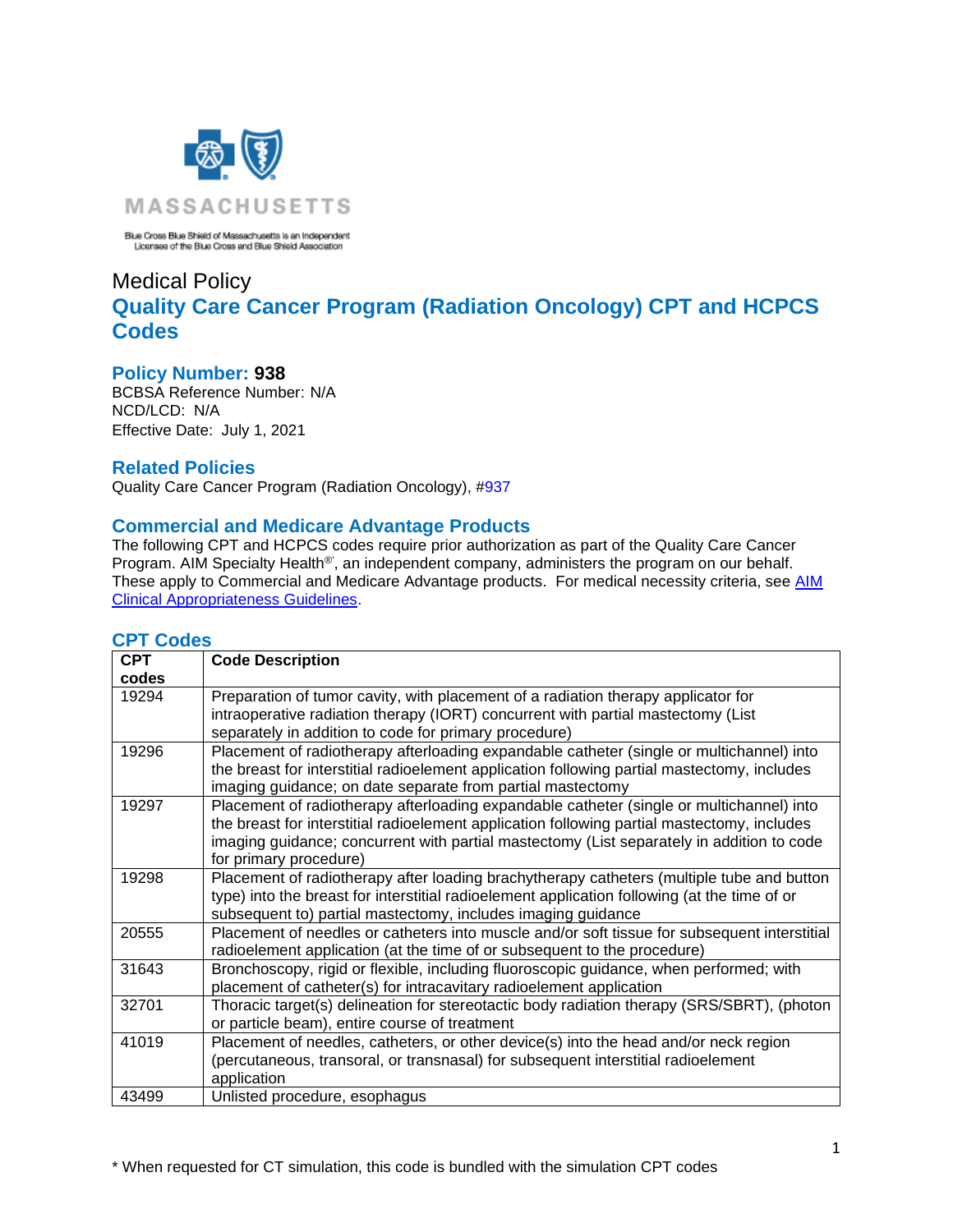| 47999  | Unlisted procedure, biliary tract                                                                                                                                               |
|--------|---------------------------------------------------------------------------------------------------------------------------------------------------------------------------------|
| 55860  | Exposure of prostate, any approach, for insertion of radioactive substance                                                                                                      |
| 55862  | Exposure of prostate, any approach, for insertion of radioactive substance; with lymph<br>node biopsy(s) (limited pelvic lymphadenectomy)                                       |
| 55865  | Exposure of prostate, any approach, for insertion of radioactive substance; with bilateral<br>pelvic lymphadenectomy, including external iliac, hypogastric and obturator nodes |
| 55874  | Transperineal placement of biodegradable material, peri-prostatic, single or multiple                                                                                           |
|        | injection(s), including image guidance, when performed                                                                                                                          |
| 55875  | Transperineal placement of needles or catheters into prostate for interstitial radioelement                                                                                     |
|        | application, with or without cystoscopy                                                                                                                                         |
| 55899  | Unlisted procedure, male genital system                                                                                                                                         |
| 55920  | Placement of needles or catheters into pelvic organs and/or genitalia (except prostate) for<br>subsequent interstitial radioelement application                                 |
| 57155  | Insertion of uterine tandem and/or vaginal ovoids for clinical brachytherapy                                                                                                    |
| 57156  | Insertion of a vaginal radiation afterloading apparatus for clinical brachytherapy                                                                                              |
| 58346  | Insertion of Heyman capsules for clinical brachytherapy                                                                                                                         |
| 61796  | Stereotactic radiosurgery (particle beam, gamma ray, or linear accelerator); 1 simple<br>cranial lesion                                                                         |
| 61797  | Stereotactic radiosurgery (particle beam, gamma ray, or linear accelerator); each                                                                                               |
|        | additional cranial lesion, simple (List separately in addition to code for primary procedure)                                                                                   |
| 61798  | Stereotactic radiosurgery (particle beam, gamma ray, or linear accelerator); 1 complex<br>cranial lesion                                                                        |
| 61799  | Stereotactic radiosurgery (particle beam, gamma ray, or linear accelerator); each<br>additional cranial lesion, complex (List separately in addition to code for primary        |
|        | procedure)                                                                                                                                                                      |
| 61800  | Application of stereotactic headframe for stereotactic radiosurgery (List separately in<br>addition to code for primary procedure)                                              |
| 63620  | Stereotactic radiosurgery (particle beam, gamma ray, or linear accelerator); 1 spinal<br>lesion                                                                                 |
| 63621  | Stereotactic radiosurgery (particle beam, gamma ray, or linear accelerator); each                                                                                               |
|        | additional spinal lesion (List separately in addition to code for primary procedure)                                                                                            |
| 67218  | Destruction of localized lesion of retina (eg, macular edema, tumors), 1 or more sessions;<br>radiation by implantation of source (includes removal of source)                  |
| 76873  | Ultrasound, transrectal; prostate volume study for brachytherapy treatment planning<br>(separate procedure)                                                                     |
| 76965  | Ultrasonic guidance for interstitial radioelement application                                                                                                                   |
| 77014* | Computed tomography guidance for placement of radiation therapy fields                                                                                                          |
| 77295  | 3-dimensional radiotherapy plan, including dose-volume histograms                                                                                                               |
| 77301  | Intensity modulated radiotherapy plan, including dose-volume histograms for target and<br>critical structure partial tolerance specifications                                   |
| 77316  | Brachytherapy isodose plan; simple (calculation[s] made from 1 to 4 sources, or remote                                                                                          |
|        | afterloading brachytherapy, 1 channel), includes basic dosimetry calculation(s)                                                                                                 |
| 77317  | Brachytherapy isodose plan; intermediate (calculation[s] made from 5 to 10 sources, or                                                                                          |
|        | remote afterloading brachytherapy, 2-12 channels), includes basic dosimetry<br>calculation(s)                                                                                   |
| 77318  | Brachytherapy isodose plan; complex (calculation[s] made from over 10 sources, or                                                                                               |
|        | remote afterloading brachytherapy, over 12 channels), includes basic dosimetry                                                                                                  |
|        | calculation(s)                                                                                                                                                                  |
| 77338  | Multi-leaf collimator (MLC) device(s) for intensity modulated radiation therapy (IMRT),                                                                                         |
|        | design and construction per IMRT plan                                                                                                                                           |
| 77370  | Special medical radiation physics consultation                                                                                                                                  |
| 77371  | Radiation treatment delivery, stereotactic radiosurgery (SRS), complete course of                                                                                               |
|        | treatment of cranial lesion(s) consisting of 1 session; multi-source Cobalt 60 based                                                                                            |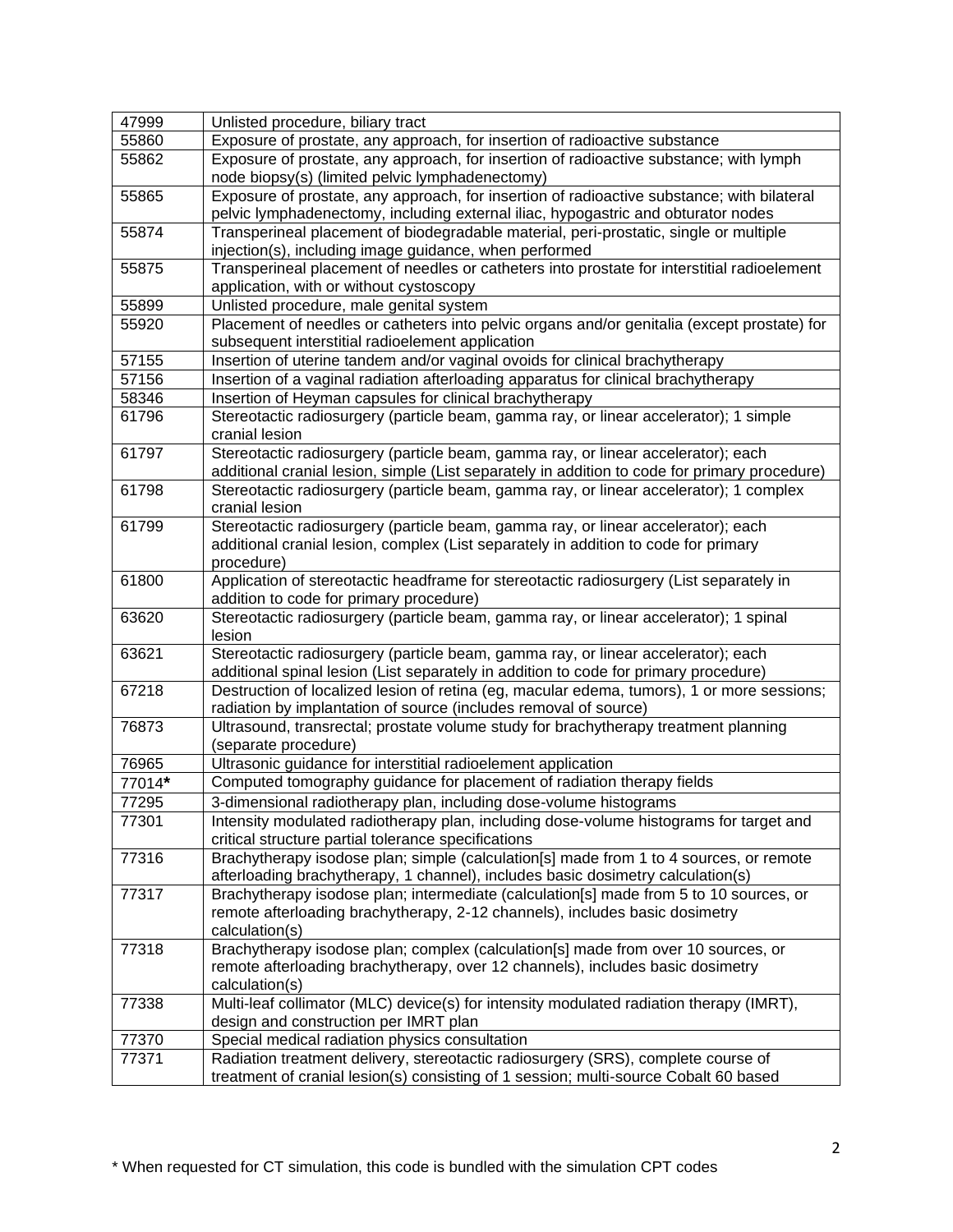| 77372 | Radiation treatment delivery, stereotactic radiosurgery (SRS), complete course of<br>treatment of cranial lesion(s) consisting of 1 session; linear accelerator based                               |
|-------|-----------------------------------------------------------------------------------------------------------------------------------------------------------------------------------------------------|
| 77373 | Stereotactic body radiation therapy, treatment delivery, per fraction to 1 or more lesions,<br>including image guidance, entire course not to exceed 5 fractions                                    |
| 77385 | Intensity modulated radiation treatment delivery (IMRT), includes guidance and tracking,<br>when performed; simple                                                                                  |
| 77386 | Intensity modulated radiation treatment delivery (IMRT), includes guidance and tracking,<br>when performed; complex                                                                                 |
| 77387 | Guidance for localization of target volume for delivery of radiation treatment, includes<br>intrafraction tracking, when performed                                                                  |
| 77402 | Radiation treatment delivery, => 1 MeV; simple                                                                                                                                                      |
| 77407 | Radiation treatment delivery, => 1 MeV; intermediate                                                                                                                                                |
| 77412 | Radiation treatment delivery, => 1 MeV; complex                                                                                                                                                     |
| 77424 | Intraoperative radiation treatment delivery, x-ray, single treatment session                                                                                                                        |
| 77425 | Intraoperative radiation treatment delivery, electrons, single treatment session                                                                                                                    |
| 77432 | Stereotactic radiation treatment management of cranial lesion(s) (complete course of<br>treatment consisting of 1 session)                                                                          |
| 77435 | Stereotactic body radiation therapy, treatment management, per treatment course, to 1 or<br>more lesions, including image guidance, entire course not to exceed 5 fractions                         |
| 77469 | Intraoperative radiation treatment management                                                                                                                                                       |
| 77470 | Special treatment procedure (eg, total body irradiation, hemibody radiation, per oral or<br>endocavitary irradiation)                                                                               |
| 77520 | Proton treatment delivery; simple, without compensation                                                                                                                                             |
| 77522 | Proton treatment delivery; simple, with compensation                                                                                                                                                |
| 77523 | Proton treatment delivery; intermediate                                                                                                                                                             |
| 77525 | Proton treatment delivery; complex                                                                                                                                                                  |
| 77761 | Intracavitary radiation source application; simple                                                                                                                                                  |
| 77762 | Intracavitary radiation source application; intermediate                                                                                                                                            |
| 77763 | Intracavitary radiation source application; complex                                                                                                                                                 |
| 77767 | Remote afterloading high dose rate radionuclide skin surface brachytherapy, includes<br>basic dosimetry, when performed; lesion diameter up to 2.0 cm or 1 channel                                  |
| 77768 | Remote afterloading high dose rate radionuclide skin surface brachytherapy, includes<br>basic dosimetry, when performed; lesion diameter over 2.0 cm and 2 or more channels, or<br>multiple lesions |
| 77770 | Remote afterloading high dose rate radionuclide interstitial or intracavitary brachytherapy,<br>includes basic dosimetry, when performed; 1 channel                                                 |
| 77771 | Remote afterloading high dose rate radionuclide interstitial or intracavitary brachytherapy,<br>includes basic dosimetry, when performed; 2-12 channels                                             |
| 77772 | Remote afterloading high dose rate radionuclide interstitial or intracavitary brachytherapy,<br>includes basic dosimetry, when performed; over 12 channels                                          |
| 77778 | Interstitial radiation source application, complex, includes supervision, handling, loading of<br>radiation source, when performed                                                                  |
| 77790 | Supervision, handling, loading of radiation source                                                                                                                                                  |

| <b>HCPCS</b> |                                                                                             |
|--------------|---------------------------------------------------------------------------------------------|
| G0339        | Image guided robotic linear accelerator-based stereotactic radiosurgery, complete course    |
|              | of therapy in one session or first session of fractionated treatment                        |
| G0340        | Image guided robotic linear accelerator-based stereotactic radiosurgery, delivery including |
|              | collimator changes and custom plugging, fractionated treatment, all lesions, per session,   |
|              | second through fifth sessions, maximum 5 sessions per course of treatment                   |
| G0458        | Low dose rate (LDR) prostate brachytherapy services, composite rate                         |
| G6001        | Ultrasonic guidance for placement of radiation therapy fields                               |
| G6002        | Stereoscopic x-ray guidance for localization of target volume for the delivery of radiation |
|              | therapy                                                                                     |